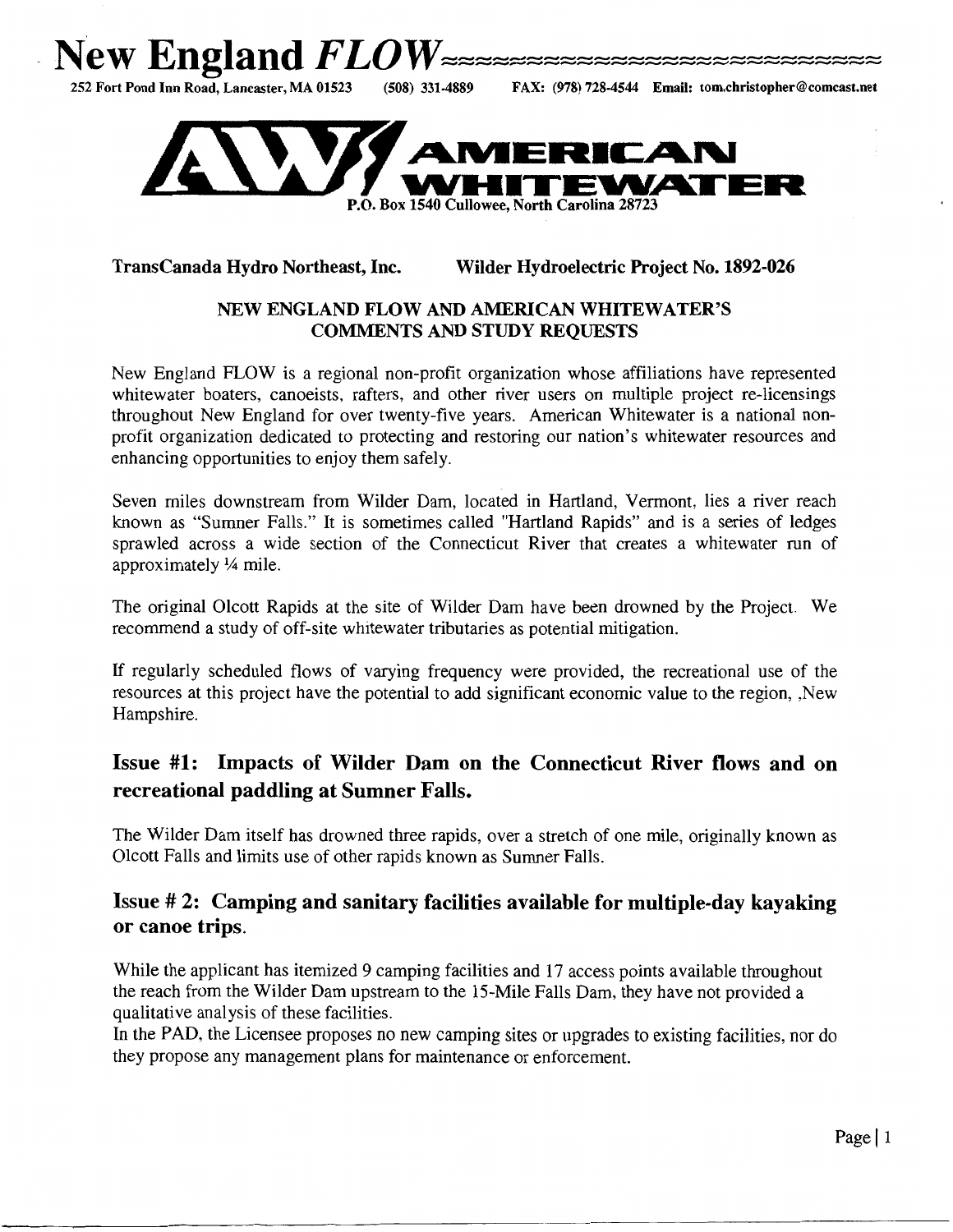## **Issue #3: Economic analysis.**

The flow operations and management of the Wilder Dam have significant negative recreational impacts and related socio-economic impacts.

## **Issue #4: Alternatives for off-site mitigation.**

Wilder Dam sits atop a whitewater falls and its reservoir drowns two other whitewater runs within one mile of the dam. Alternatives in the form of off-site mitigation could create compensatory whitewater opportunities.

# **Study Requests**

# **1. We request a "Controlled Whitewater Flow Study" for the Sumner Falls Reach.**

The Licensee PAD proposes no whitewater feasibility analysis and this no-action step will reveal nothing about the project impacts on whitewater recreation at Sumner Falls or opportunities for protection, mitigation, or enhancement measures.

# **2: We request a study of the adequacy of camping, sanitary and other facilities such as portages available for multiple-day kayaking or canoe trips.**

There are multiple sites along the Connecticut River that are used as access points or have camping facilities. However there are vast differences in the ability or capacity of these sites to handle paddling groups of varying size and numbers or sanitation needs.

### **3: We request an economic analysis for the site recreation potential.**

Since the present economic values are unknown because of restricted recreational activity resulting from the construction of Wilder Dam, we request the study be compiled using the *"contingent valuation"* study method that measures individuals' *"willingness to pay.* "

These values can then be compared to power generation values, and extrapolated to develop an understanding of economic benefits and how those dollars will be multiplied throughout the community as benefits associated with paddling activities.

## **4. Compensation for Impacts of Lost Whitewater Recreation at Wilder Dam**

The goal of this study request is to assess the presence, quality, access needs, flow information needs, and preferred flow ranges for regional whitewater boating resources that would provide